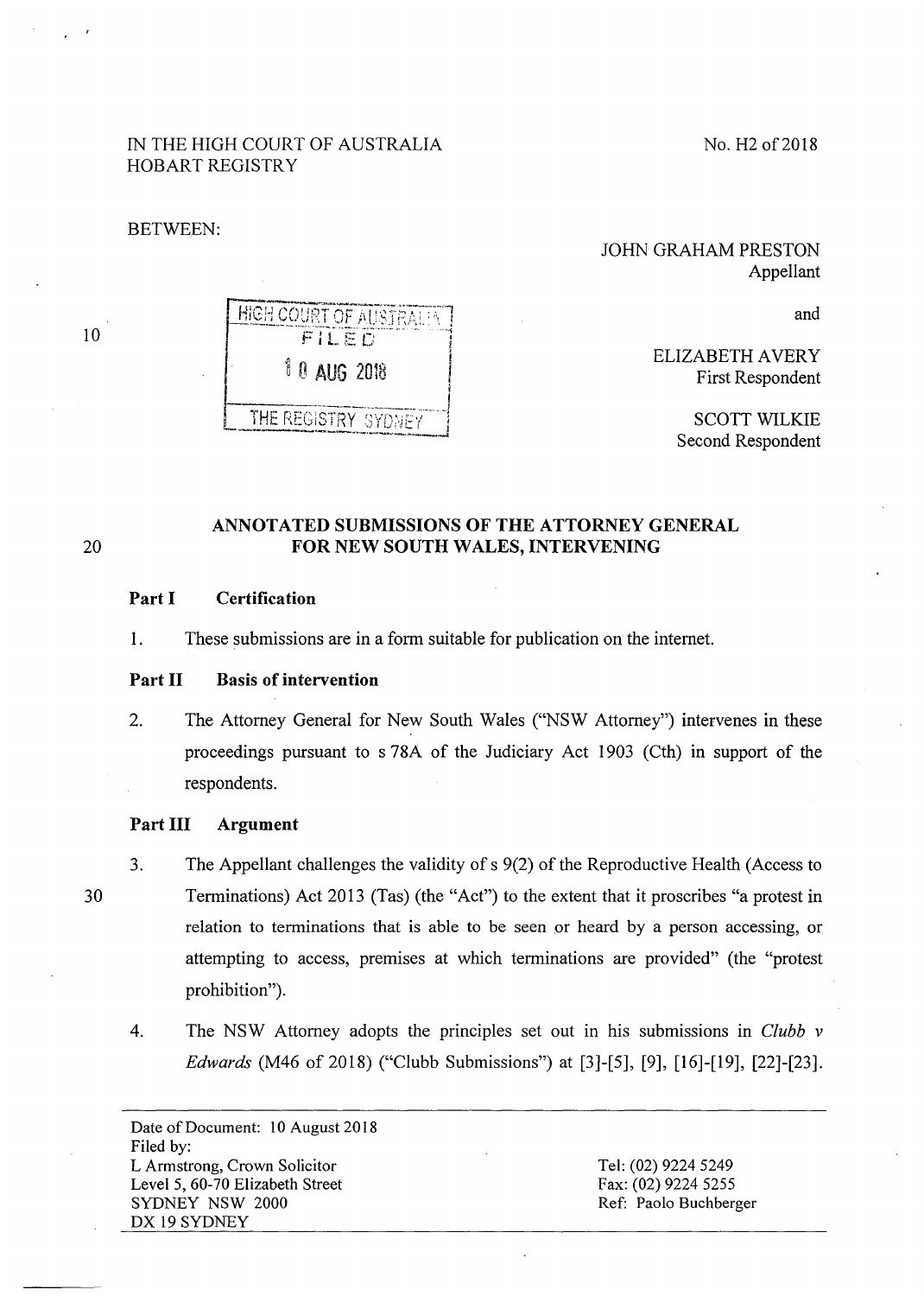In the present proceedings, the NSW Attorney addresses the following issues only and, in summary, submits:

- a. Compatibility of purpose: Although the Act does not expressly state the objects of the protest prohibition, the text and context reveal that they are the same as those of s 185D of the Public Health and Wellbeing Act 2008 (Vie) (the "Victorian Act"). Those objects are compatible with the system of representative and responsible government.
- b. Necessity: The alternative measures identified at [62]-[70] of the Appellant's Submissions ("AS") are either as burdensome as the protest prohibition or are less effective in achieving the objects of the protest prohibition. Section 9(2) of the Act and the suggested alternatives are within the same "domain of selections": McCloy v New South Wales (2015) 257 CLR 178 at [82] per French CJ, Kiefel, Bell and Keane JJ.
- c. Adequate in its balance: Any burden on political communication effected by the protest prohibition is slight and is justified in the light of its objects.

### Compatibility of purpose

10

20

- 5. Unlike the Victorian Act, the Act does not contain an express statement of the objects of the protest prohibition. Those objects emerge from a consideration of its text and context: see Clubb Submissions at [9). For the reasons that follow, they are the same as those of s 185D of the Victorian Act, namely:
	- a. a "narrow" purpose protecting clients and employees from the emotional and psychological harm that might arise as a direct result of the prohibited communications; and
	- b. a "broader" purpose ensuring that clients are not deterred or delayed by the prohibited communications from accessing medical services.
- 6. Relevantly for present purposes, the offence under s 9(2) contains the following elements:
	- a. a protest;
	- b. in relation to terminations;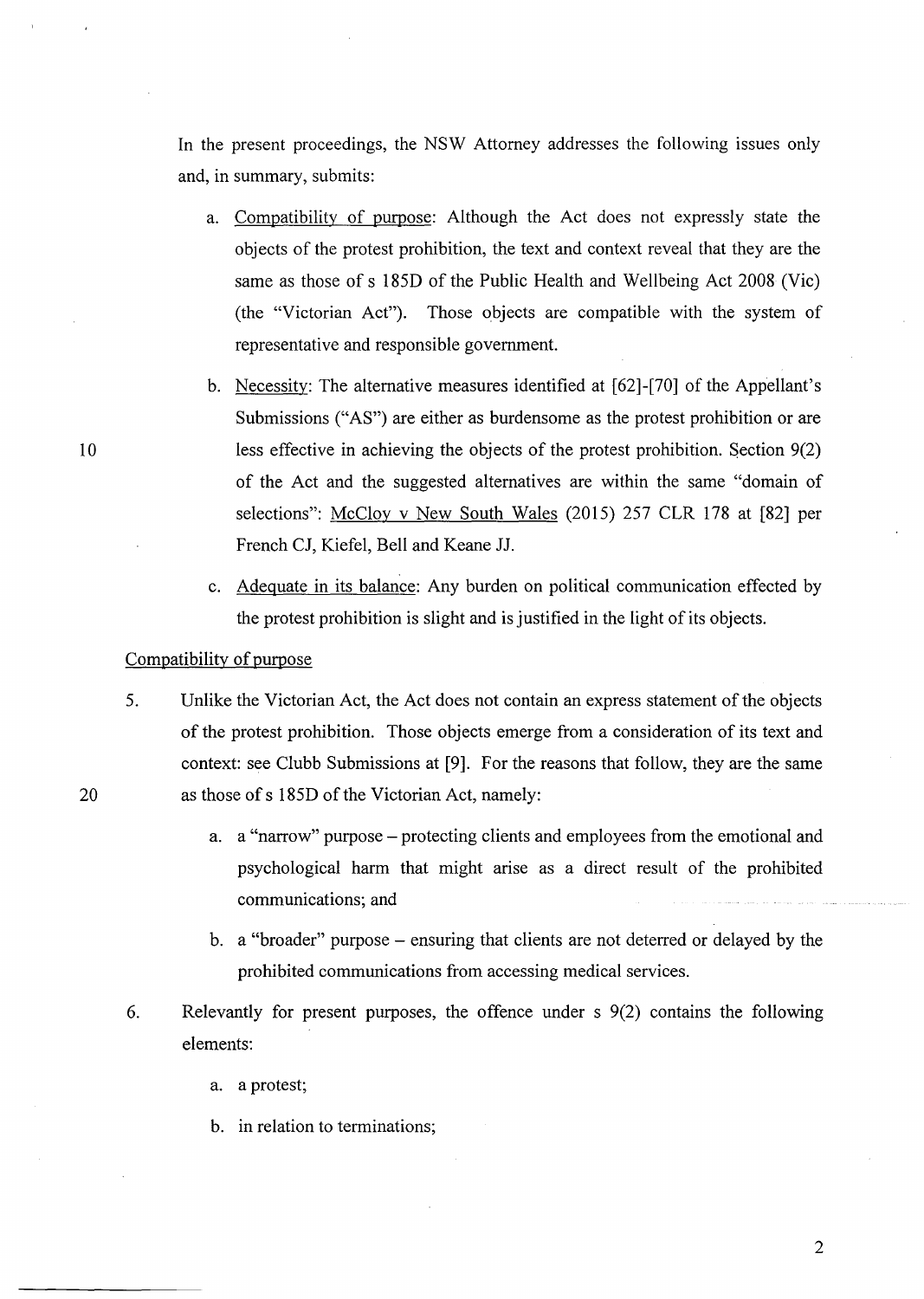- c. occurring within an "access zone", meaning "an area within a radius of 150 metres from premises at which terminations are provided";
- d. that is able to be seen or heard by a person accessing, or attempting to access, premises at which terminations are provided.
- 7. The element at paragraph d supports the "narrow" purpose. If the aim of the provision were merely to stifle anti-abortion protests (as suggested at AS [53]), then there would be no need for the requirement that the protest be "able to be seen or heard" at all. Moreover, the requirement is that the protest be able to be seen or heard "by a person accessing, or attempting to access" the relevant premises. Such persons will predominantly be clients or employees of the service. They are vulnerable to such protests emotionally (in that it is their conduct that is the subject of the protest) and physically (in that they have to confront such protests to access the service or their workplace). The inclusion of the element at paragraph d reveals that the legislature's purpose was to protect such persons from the consequences of the protest.
- 8. Unlike the Victorian Act, the Act does not expressly indicate the consequences sought to be avoided  $-$  it is not an element of the offence that the protest be reasonably likely to cause "distress or anxiety". But the consequences sought to be avoided are made clear by the Second Reading Speech. There, the Minister referred to a study suggesting that patients experience "considerable distress, shame and anxiety in response to protestors" and "77.8 per cent of the patients interviewed felt stigmatised by the protests, even where they had received significant support from family, friends and partners in respect of their decision to terminate a pregnancy": Second Reading Speech, p 50. The study is described in more detail in the Respondents' Submissions ("RS") at [36]-[40].
- 9. The Second Reading Speech also confirms the "broader" purpose. The Minister referred to protesters who have the purpose of "dissuading or delaying a woman from accessing a legitimate reproductive health service": Second Reading Speech, p 51. The concern was not just that the protests might cause distress or anxiety, but that as a result clients might be dissuaded or delayed from accessing health services.
- 10. This broader purpose is also reflected in the fact that the protest prohibition was introduced as part of a suite of measures designed to ensure "access to terminations"

10

20

30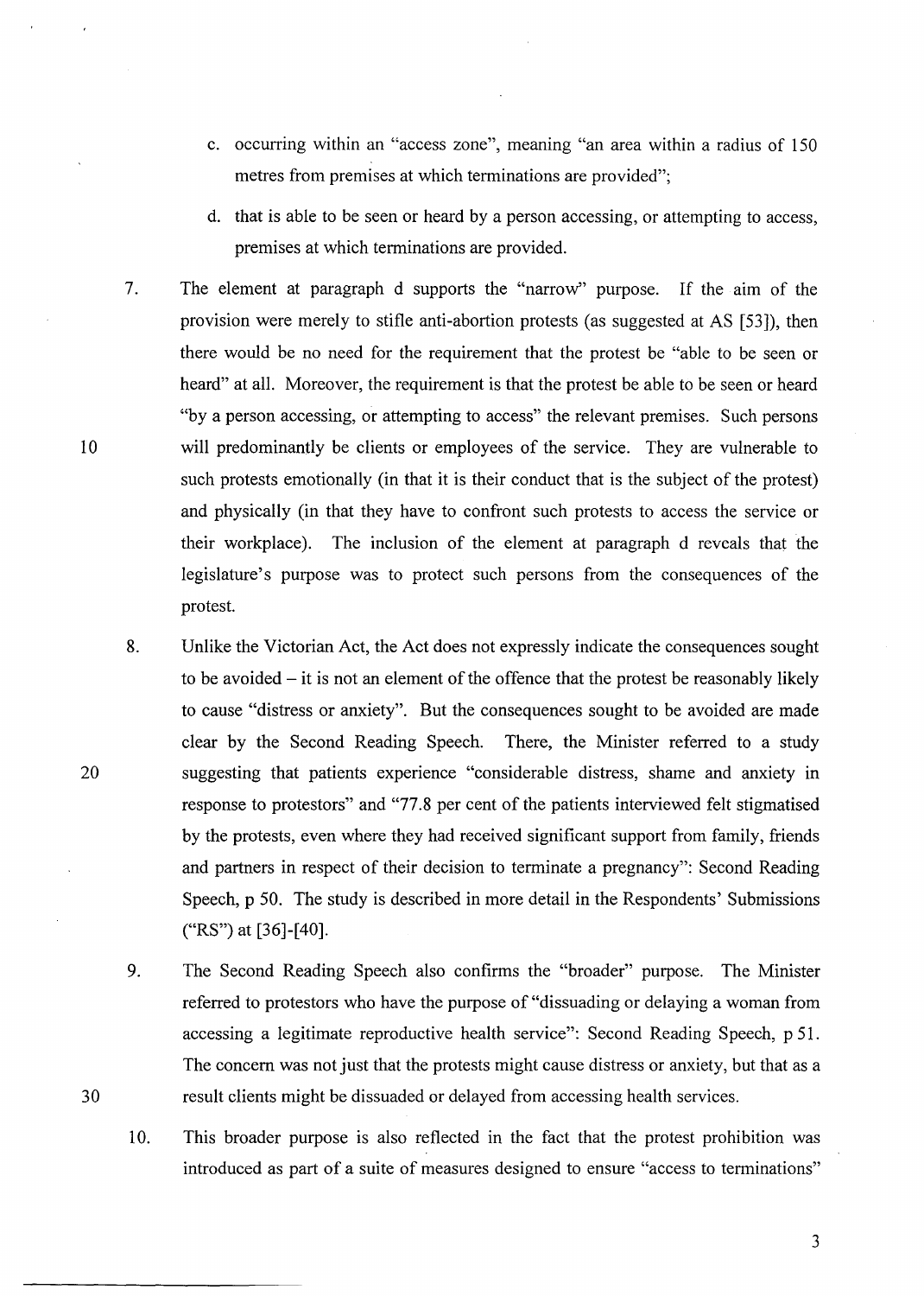(as the title to Part 2 of the Act suggests: see Acts Interpretation Act 1931 (Tas) s  $6(2)$ ). Those measures are explained at RS [10]-[26], and included decriminalising terminations performed in certain circumstances (ss 8, 14). Speaking about the Act generally, the Minister noted that "without the provision of a full range of safe, legal and accessible reproductive health services, women experience poorer health outcomes" (Second Reading Speech, p 44) and that "[i]mproving access to terminations for women in Tasmania is part of a broader strategy to improve the sexual and reproductive health of all Tasmanians, especially vulnerable populations" (p 51).

10 20 11. The fact that s 9 uses the word "protest" does not support the proposition that its real purpose was to prohibit political communication, and particularly those that are antiabortion. First, the protest prohibition is capable of applying to pro-abortion protests. Contrary to AS [42], even if the ordinary meaning of "protest" applies, a protest may be pro-abortion (eg a placard stating "My Body, My Choice") but still be a protest "in relation to terminations" ass 9 requires. Secondly, although in practice the burden of the protest prohibition is more likely to fall on anti-abortion rather than pro-abortion protests, that is consistent with the objects described above. An anti-abortion protest is more likely than a pro-abortion protest to cause emotional or psychological harm to clients and employees, and deter or delay clients from accessing termination services. Like the provisions in Brown v Tasmania (2017) 91 ALJR 1089, s 9 prohibits "protests" not because they are considered to be undesirable per se but because they "are seen as the potential source of such harm" (at [99] per Kiefel CJ, Bell and Keane JJ).

**Necessity** 

30

- 12. At AS [62]-[70] the Appellant describes a number of alternatives that are said to be "equally practicable, less burdensome". It must be demonstrated that these alternatives would be equally effective in achieving the objects of the protest prohibition: see Clubb Submissions at [18]. Further, the alternatives must be "obvious and compelling" – the Court is not concerned to substitute its own judgment for that of the legislature: Clubb Submissions at [19].
- 13. The first alternative raised at AS [65] is the prohibition, found in the Act itself, on "besetting, harassing, intimidating, interfering with, threatening, hindering,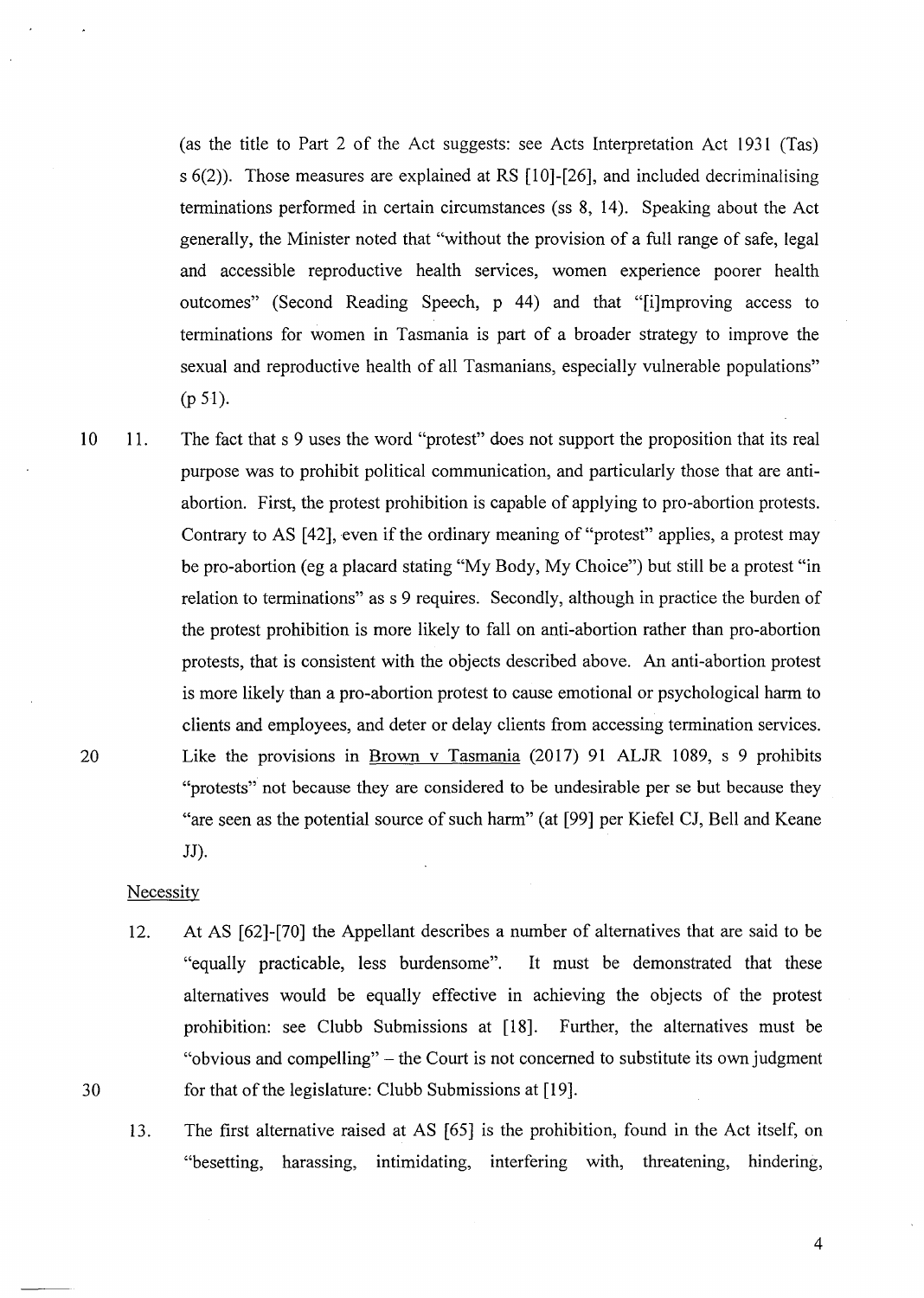obstructing or impeding" a person ("the harassment prohibition"). That alternative might be less burdensome, because it proscribes a narrower category of communications. But it would not be as effective in achieving the objects described above, for the reasons given by the Attorney General for Victoria in *Clubb* at [55]- [58]. An additional reason is that the harassment prohibition (at least arguably) requires proof that a particular person was actually harassed, intimidated ( etc ): see, in relation to a different "intimidation" offence, Director of Public Prosecutions (NSW) v Best [2016] NSWSC 261 at [31]-[33], [50] (concerning s 60(1) of the Crimes Act 1900 (NSW)). By contrast, the protest prohibition does not require proof that the protest had an adverse effect on a particular person, or even that the protest was witnessed by a particular person  $-$  it need only be "able to be seen or heard". That aspect of the protest prohibition is important in addressing the relevant harm. It targets the harmful behaviour before the harm actually arises. It also means that, even where the protest has been witnessed by a person accessing/attempting to access the premises, the harm to that person is not exacerbated by them having to give evidence in any prosecution.

- 14. The second alternative raised at AS [67] is that the protest prohibition be redrafted to require that the protest be "reasonably likely to cause shame to such a person". Another alternative, of course, is the requirement in the Victorian Act that the communication be "reasonably likely to cause distress or anxiety". However, it is not "obvious" that such a requirement would render the protest prohibition less burdensome: see Clubb Submissions at [19]. Most, if not all, "protest[s] in relation to terminations" would be reasonably likely to cause distress or anxiety to those accessing/attempting to access the relevant premises, especially having regard to the vulnerable state of persons in that position. The Appellant accepts as much at AS [ 48] (adopting Ms Clubb's submission at [38]) in submitting: "many, perhaps most, communications about abortions seen or heard by [persons entering or leaving premises at which abortions are provided] are apt to cause that person distress or anxiety". This was also the view adopted by the Magistrate at CAB 39 [48].
- 30 15. The third alternative raised at AS [69(a)] is a defence that the protest "in fact had no relevant adverse effect". Apart from the problems identified at RS [87], this would render the protest prohibition less effective in achieving the objects described above. In practice this would mean that prosecutions could only be brought where a person

10

20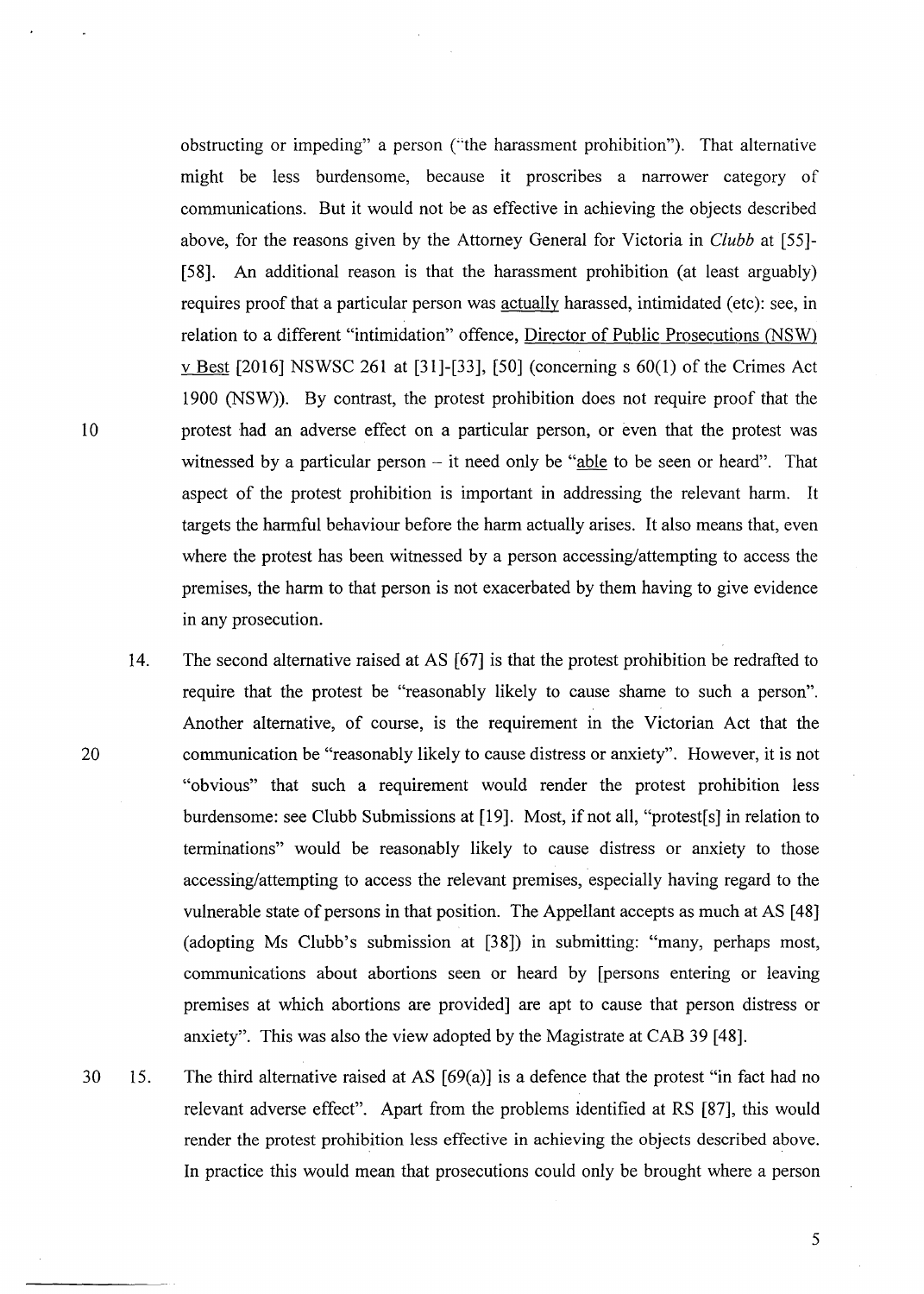accessing/attempting to access the premises was actually distressed as a result of the protest. In those circumstances, the harm sought to be avoided is already done. As submitted at [13] above, the protest prohibition is aimed at addressing the harm before it arises; not simply punishing the perpetrator once the harm has occurred.

16. The fourth alternative raised at AS [69(b)] is a defence that the protest was engaged in "with the consent of any person able to see or hear the protest". This is unlikely to be less burdensome. It is difficult to imagine circumstances in which a person accessing/attempting to access the relevant premises would consent to a protest in relation to terminations. It is also difficult to imagine how a protestor could obtain the fully informed consent of anyone accessing/attempting to access the premises without engaging in the very conduct that is prohibited (eg by explaining the content of the placard or the leaflet) and thereby inflicting the very harm sought to be avoided.

10

20

30

- 17. The fifth alternative raised at AS [69(c)] is to carve out "political communications". This would obviously render the protest prohibition less effective in achieving its objects. . A protest in relation to. terminations may be "political" (in the sense described in the Clubb Submissions at [5]) but still be reasonably likely to cause the harm described above.
- 18. The sixth alternative raised at AS [69(d)] is to carve out communications in or near the Tasmanian Parliament, as  $s$  98F(1)(b) of the Public Health Act 2010 (NSW) (the "NSW Act") does in relation to Parliament House on Macquarie Street in Sydney. However, in the present case there is no evidence that there are any access zones within close proximity to the Tasmanian Parliament. The access zone at issue here was at least a block away from Parliament House: Respondents' Further Materials ("RFM"), p 233. By contrast, the parliamentary debates on the Public Health Amendment (Safe Access to Reproductive Health Clinics) Bill 2018 (NSW) record that there are two abortion clinics on Macquarie Street: Parliament of NSW, Legislative Assembly, *Hansard* (7 June 2018), p 10.
- 19. The seventh alternative raised at AS [69(e)] is to carve out communications by or with the authority of a candidate during an election or referendum, as  $s\ 98F(1)(c)$  of the NSW Act does. A decision to adopt or not adopt such an exclusion falls within the range of available policy choices, about which different legislatures may reasonably adopt different views. As submitted in the Clubb Submissions at [19], the "necessity"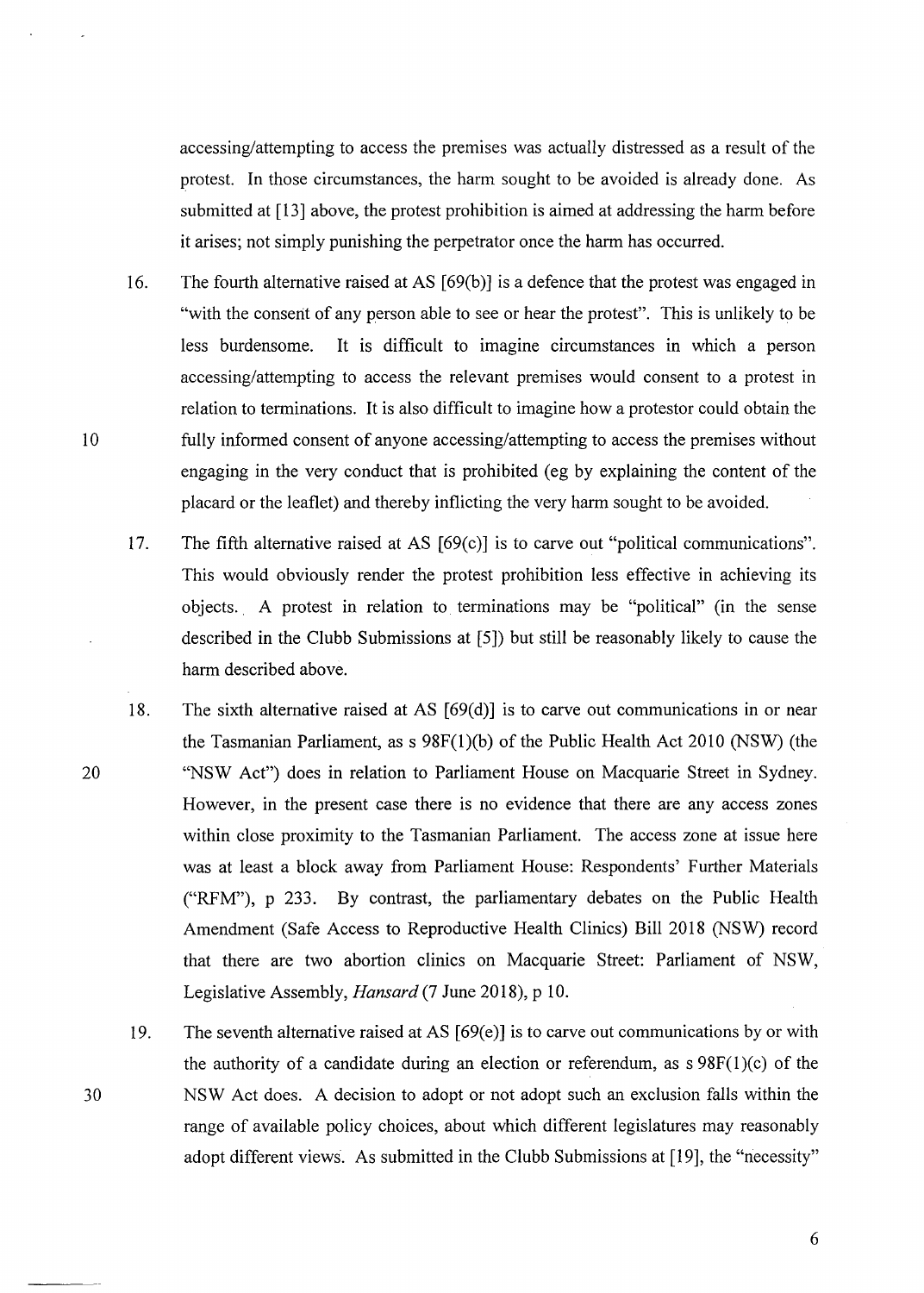assessment "does not involve a free-ranging enquiry as to whether the legislature should have made different policy choices": Brown at [139] per Kiefel CJ, Bell and Keane JJ.

20. The last alternative raised at AS  $[69(f)]$  is a carve out for protests made "with the consent of the landowner". Of course, the land on which the relevant premises are situated may be owned by a party other than the one providing the termination services. The landowner may well take a different view from the provider about the scope of appropriate protest. The issuing of consent by the landowner would not necessarily alleviate the harm caused to clients and employees. Again, a provision in these terms would be less effective in achieving the objects described above.

### Adequacy of the balance

10

20

- 21. As in *Clubb,* any burden on political communication (as defined at [5] of the Clubb Submissions) effected by the protest prohibition is slight.
- 22. First, the protest prohibition is more likely to affect non-political rather than political communications: see Clubb Submissions at [7]. The communications caught by the protest prohibition are more likely to be aimed at affecting a personal and private medical choice, rather than at encouraging "fellow citizens and voters" to vote or lobby against abortion. This is illustrated by the Appellant's evidence about his own motive, which was to challenge and inform women entering the clinic for the purposes of having a termination and to prevent the termination from occurring (RFM 197, 201-202).
- 23. The Appellant asserts that a person who is dissuaded from having an abortion will likely change their views on the legality of abortion (AS [48], adopting Ms Clubb's submissions at [34]). Obviously, those who decide abortion is not right for them will not necessarily wish to preclude others from accessing such a service. In this context, a personal choice has no necessary connection with a political view. The Appellant's submission that political communications about abortion are "most effective" at abortion clinics is based upon mere assertion (AS [48], adopting Ms Clubb's submissions at [37]). There is no evidence that abortion clinics in Tasmania historically have been used for *political* communication. This is to be contrasted with the circumstances in Brown, where there was a "history of on-site political protests on Crown land in Tasmania, directed to bringing about legislative or regulatory change